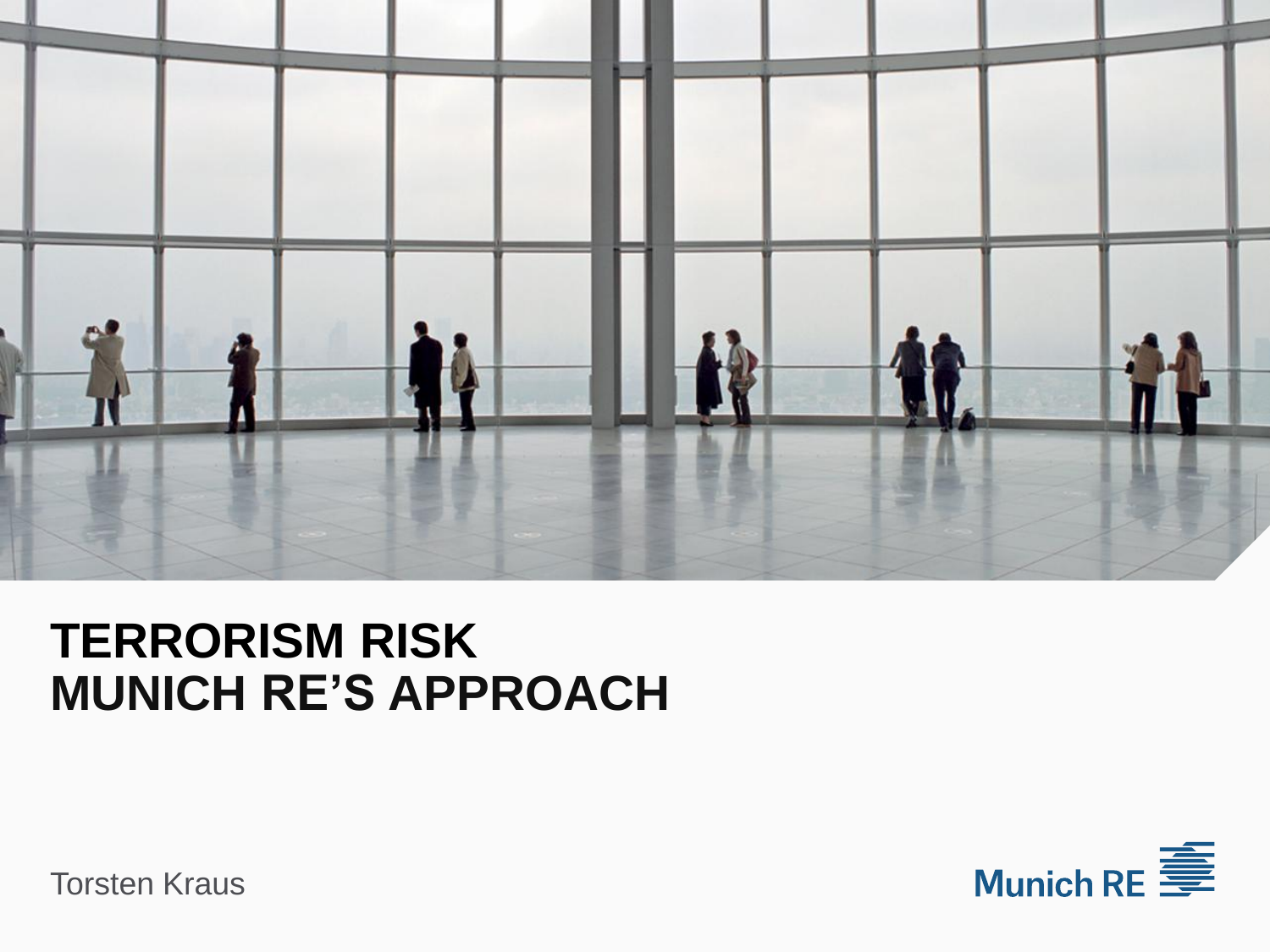

#### a katalogi kacamatan ing kacamatan ing kacamatan ing kacamatan ing kacamatan ing kacamatan ing kacamatan ing k

Task and Goals:

- we are the sole working group with "crossline responsibility" for all topics in connection with terrorism.
- we address opportunities and risks associated with terrorism.
- Our primary goals in understanding and evaluating the phenomenon of terrorism and its impact on (re)insurance risks are:
- to initiate, develop and effect appropriate risk management solutions,
- to initiate and effect support for strategic interests affected by terrorism and
- to propose and support new business opportunities, if arising.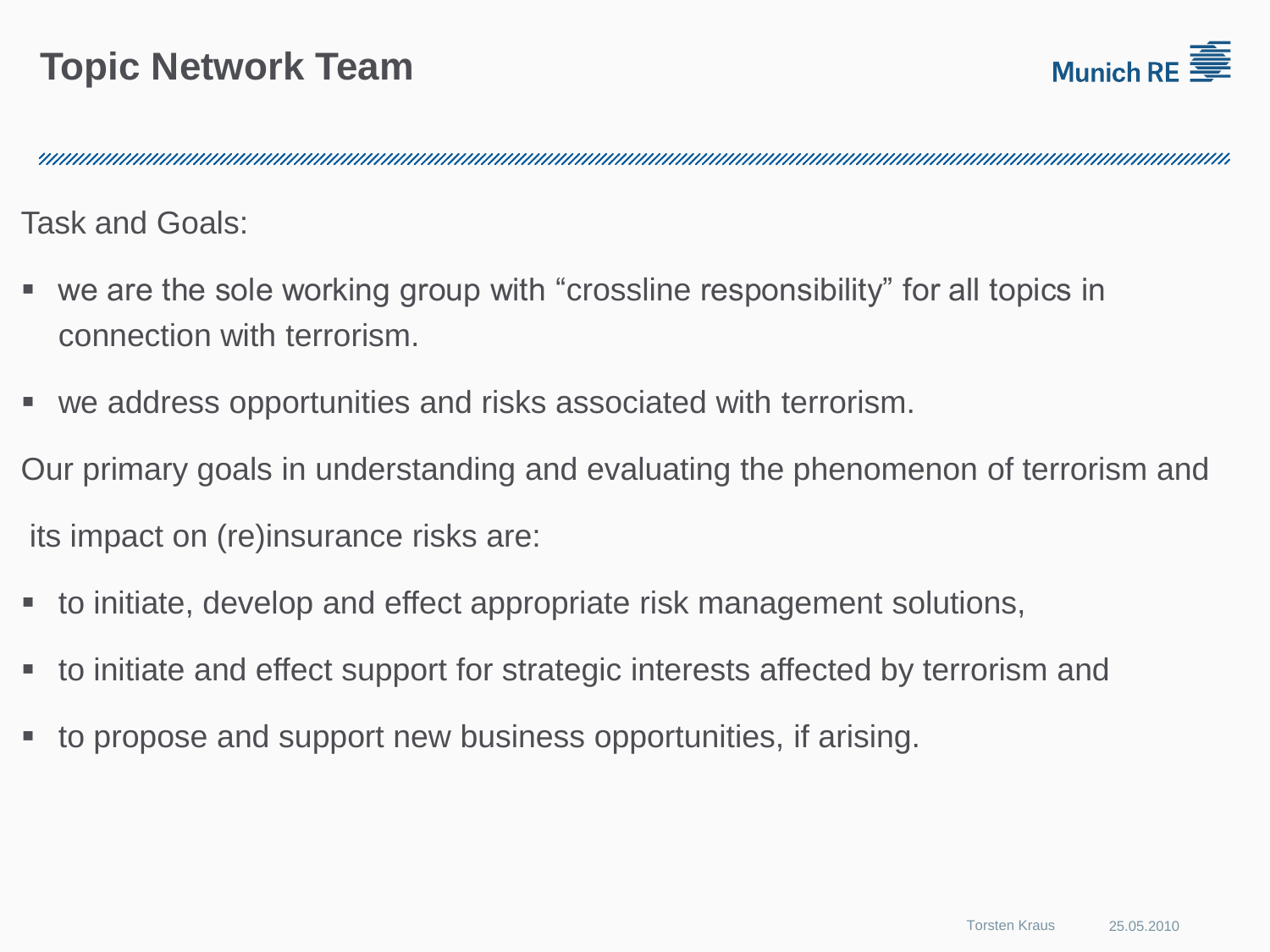

### 

Terrorism does not constitute an insurable peril in the traditional sense:

- **Terrorism is not random,**
- **EXITE: its frequency cannot be predicted,**
- **EXECUTE:** its severity is potentially catastrophic,
- it is a result of or influenced by political and societal decisions and
- **i** it is dynamic.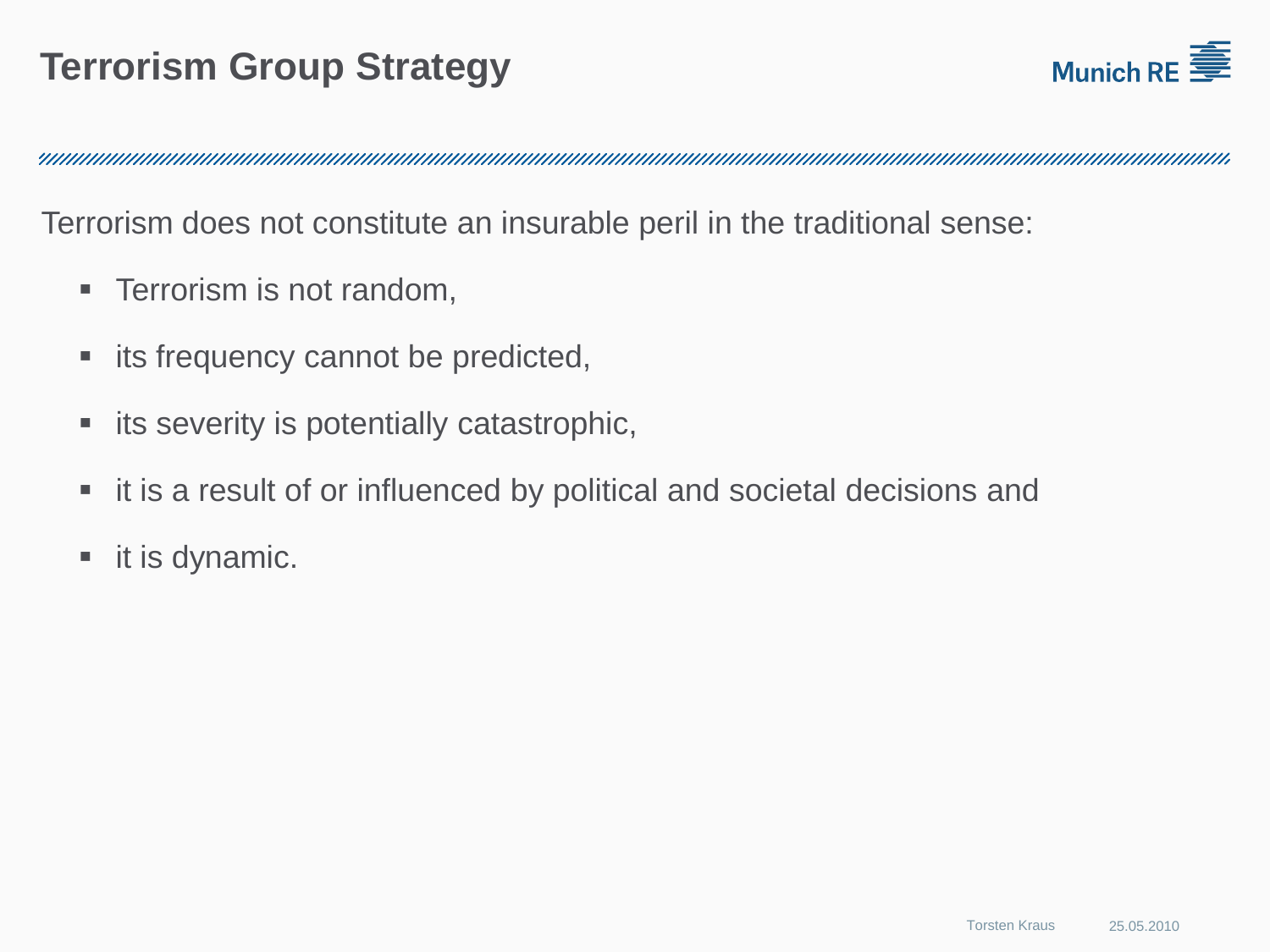

a katalogi kacamatan ing kacamatan ing kacamatan ing kacamatan ing kacamatan ing kacamatan ing kacamatan ing k

Terrorism is now an effective strategic weapon.

Terrorists change their modus operandi.

Terrorists have demonstrated that with simple tactics and low-tech weapons, they can produce vastly disproportionate results.

Smaller terrorist organizations will have access to new technology and may become capable of conducting more lethal operations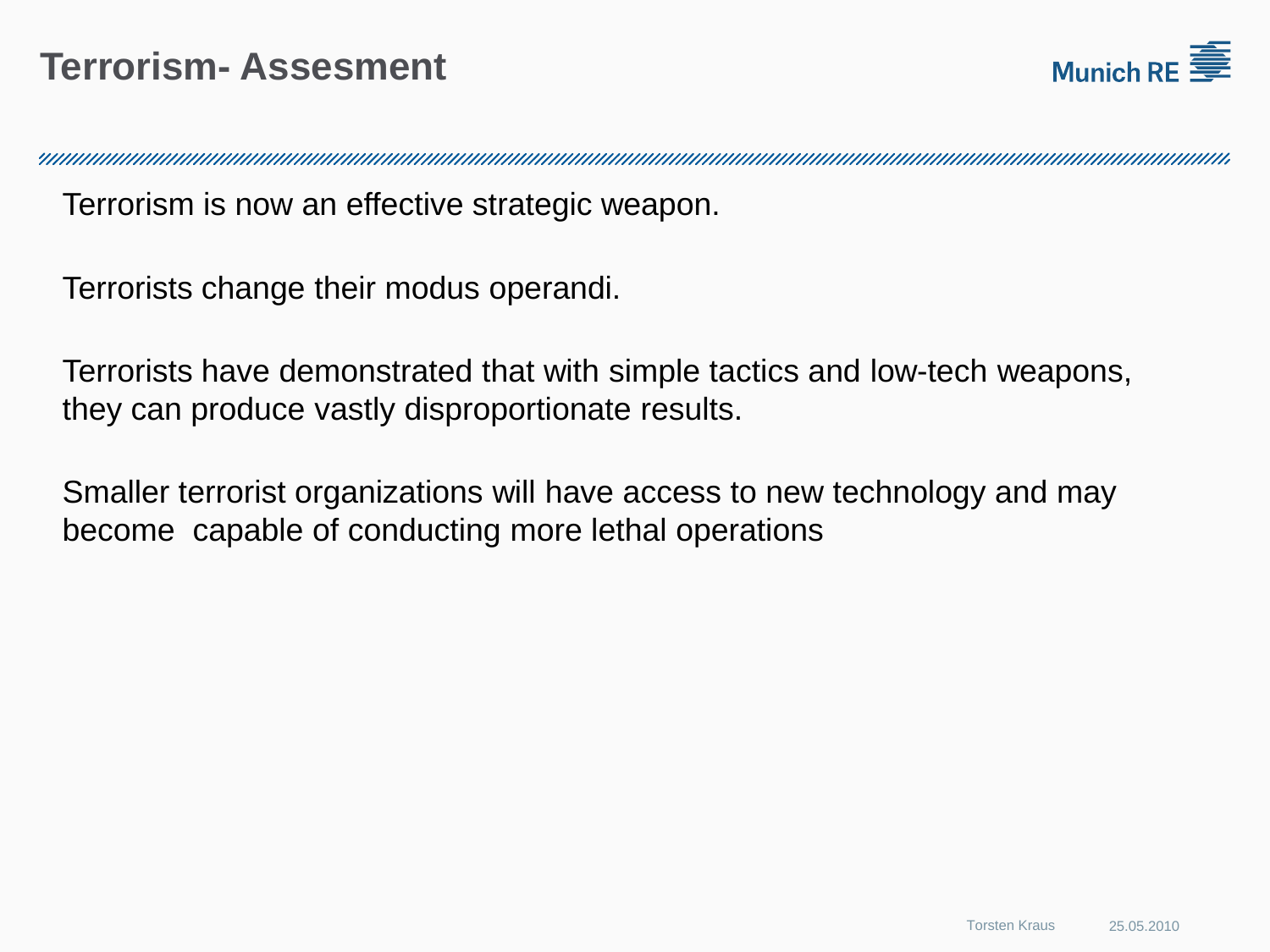| $\mathbf{G}_n$<br>بمرور        | 近々 も 売り す<br>Prognose - Nachricht (HTML) |                           |                                                                                                     |                                                                                                         |                                                         | $\begin{array}{c c c c c c} \hline \textbf{} & \textbf{} \end{array}$                |                               |
|--------------------------------|------------------------------------------|---------------------------|-----------------------------------------------------------------------------------------------------|---------------------------------------------------------------------------------------------------------|---------------------------------------------------------|--------------------------------------------------------------------------------------|-------------------------------|
|                                | Nachricht                                | Add-Ins                   | Adobe PDF                                                                                           |                                                                                                         |                                                         |                                                                                      | $\odot$                       |
| $> -4$<br>Antworten            | Allen<br>antworten<br>Antworten          | $\sim$<br>Weiterleiten    | F<br>A<br>Andere<br>In Ordner<br>Löschen<br>Regel<br>verschieben * erstellen Aktionen *<br>Aktionen | Et Listen sicherer Adressen ~<br>œ<br>Absender <b>Keine Junk-E-Mail</b><br>sperren<br>握。<br>Junk-E-Mail | Kategorisieren Nachverfolgung Als ungelesen<br>Optionen | <b>A</b> Suchen<br>D<br>Verwandt *<br>Markieren<br>markieren<br>Suchen<br><b>The</b> |                               |
| Von:<br>An:<br>Cc:<br>Betreff: | Prognose                                 | Kraus Torsten - Munich-MR |                                                                                                     |                                                                                                         |                                                         |                                                                                      | Gesendet: Do 25.09.2008 14:48 |

#### Sehr geehrter Herr Dr.

in Auswertung der Serie schwerer Sprengstoffanschläge am 13.09.2008 durch die Terrorgruppe Indian Mujaheddin (IM) wage ich die Prognose, dass falls die Fanatiker das bisherige Vorgehensmuster beibehalten werden, mit der nächsten Reihe blindwütiger Attentate im öffentlichen Raum nach dem ersten Monatsdrittel (also nach den 10.) des November 2008 gerechnet werden muss

#### Begründung:

- 13. Mai 2008 in Jaipur/ Rajasthan
- 25/26. Juli 2008 in Bangalore/ Karnataka und Ahmedabad/ Gujarat
- 13. September 2008 in Neu Delhi
- ----November in Mumbai?

Schauplatz dieser Anschläge könnte dann Mumbai sein. Gegen diese indische IT- und Wirtschaftsmetropole wurde in den letzten beiden Tatbekennungen/ Bekennungsschreiben der IM massiv gedroht.

Außerdem: Alle bisherigen Selbstbezichtigungen der IM wurden per eMail aus dem Raum Mumbai verschickt. Dies sollte zumindest massives Indiz für die dortige Existenz einer Operationsbasis, womöglich sogar des Operationszentrums der IM auf indischen Boden bewertet werden. Nach einer amtlichen Theorie könnten die Auftraggeber der Bombenleger allerdings im moslemisch dominierten Bangladesch sitzen. Ich stehe mit den entsprechenden fachkundigen Stellen in Kontakt und werde die weitere Entwicklung beobachten, sowie Sie informieren!

Mit freundlichen Grüßen

#### **Torsten Kraus**

Tel.: +49 89 3891 3202 Fax.: +49 89 389173202 mailto: tkraus@munichre.com www.munichre.com

Deutsch (Deutschland)

 $DE \leftarrow \left[ \begin{array}{cc} 0 & 1 \end{array} \right]$   $\left[ \begin{array}{cc} 1 & 0 \end{array} \right]$  09:55

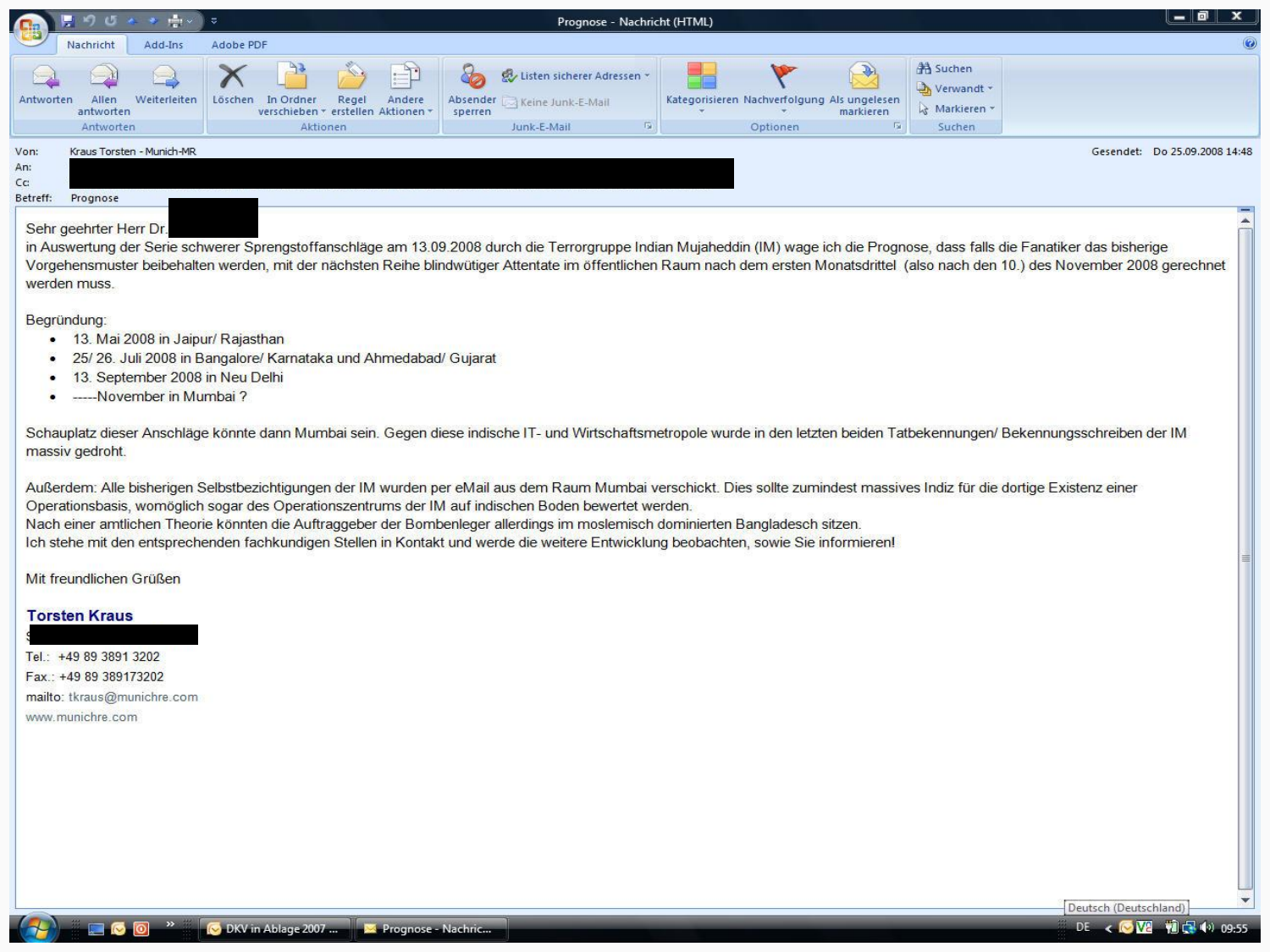

Munich Re promotes the comprehensive exclusion of terrorism (across all lines of business)

a katalogi kacamatan ing kacamatan ing kacamatan ing kacamatan ing kacamatan ing kacamatan ing kacamatan ing k

## **but**

In order to accommodate clients and to keep and write otherwise desirable business, Munich Re is nonetheless prepared to offer clients limited cover in specific areas and under certain conditions.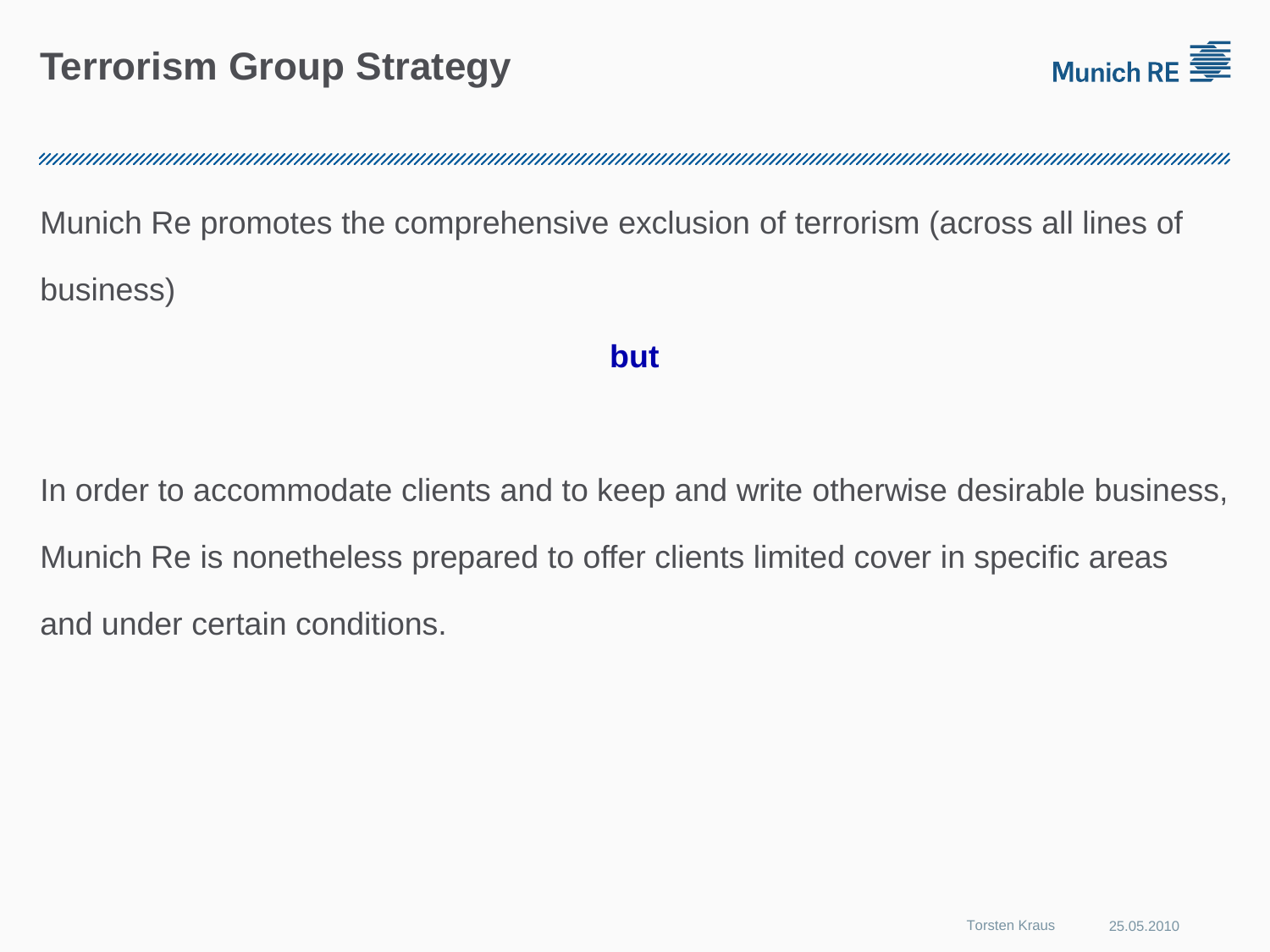

Support of Terrorism Market Solutions

No coverage of original policies that provide stand-alone terrorism cover.

Separate price

No coverage of NBCR events

Conventional Terrorism

Budgeting

Modelling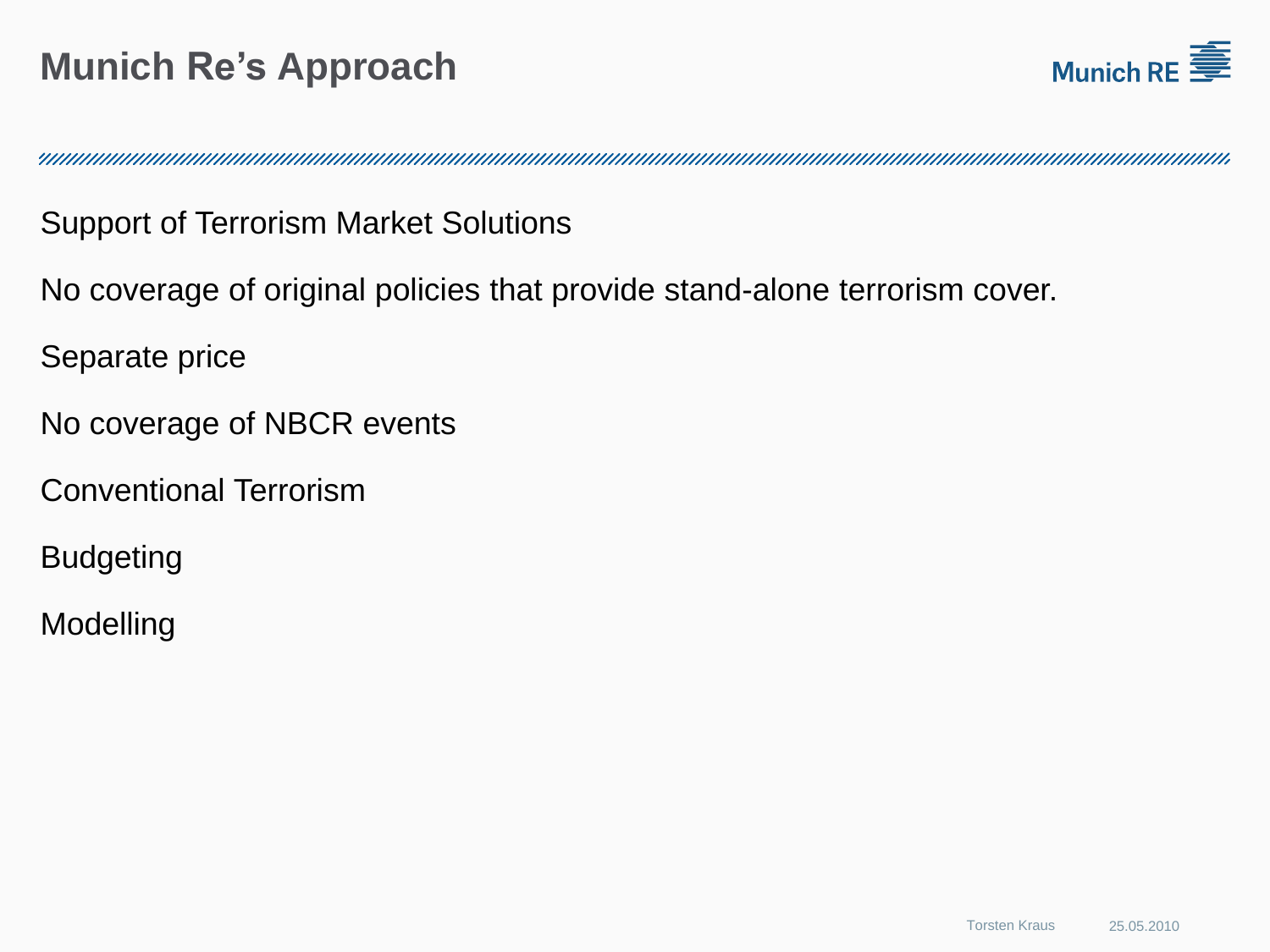

### 

Terrorism does not constitute an insurable peril in the traditional sense.

Assessment of frequency is the most critical point.

Munich Re promotes the comprehensive exclusion of terrorism but is prepared to

offer clients limited cover in specific areas and under certain conditions.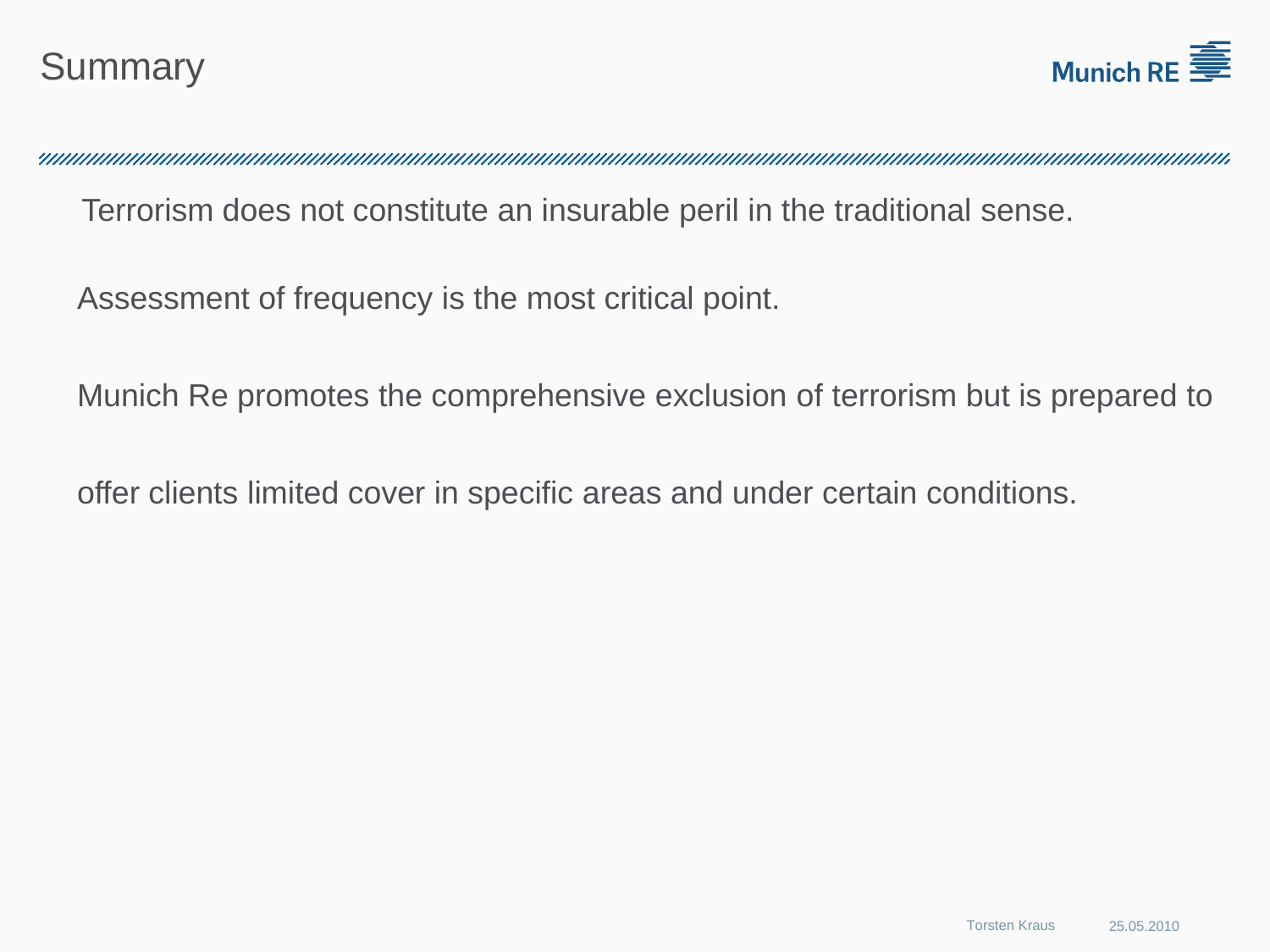

Number of attacks is decreased - the quality / skills of the terrorist is lower.

a katalogi kacamatan ing kacamatan ing kacamatan ing kacamatan ing kacamatan ing kacamatan ing kacamatan ing k

In the recent past, there have been no successful major terrorist attacks.

Terrorism pools (National Solutions – Global Player)

TRIPRA (Low sensitivity with respect to the terrorism risk, Domestic Terrorism)

Other topics have supplanted terrorism risk.